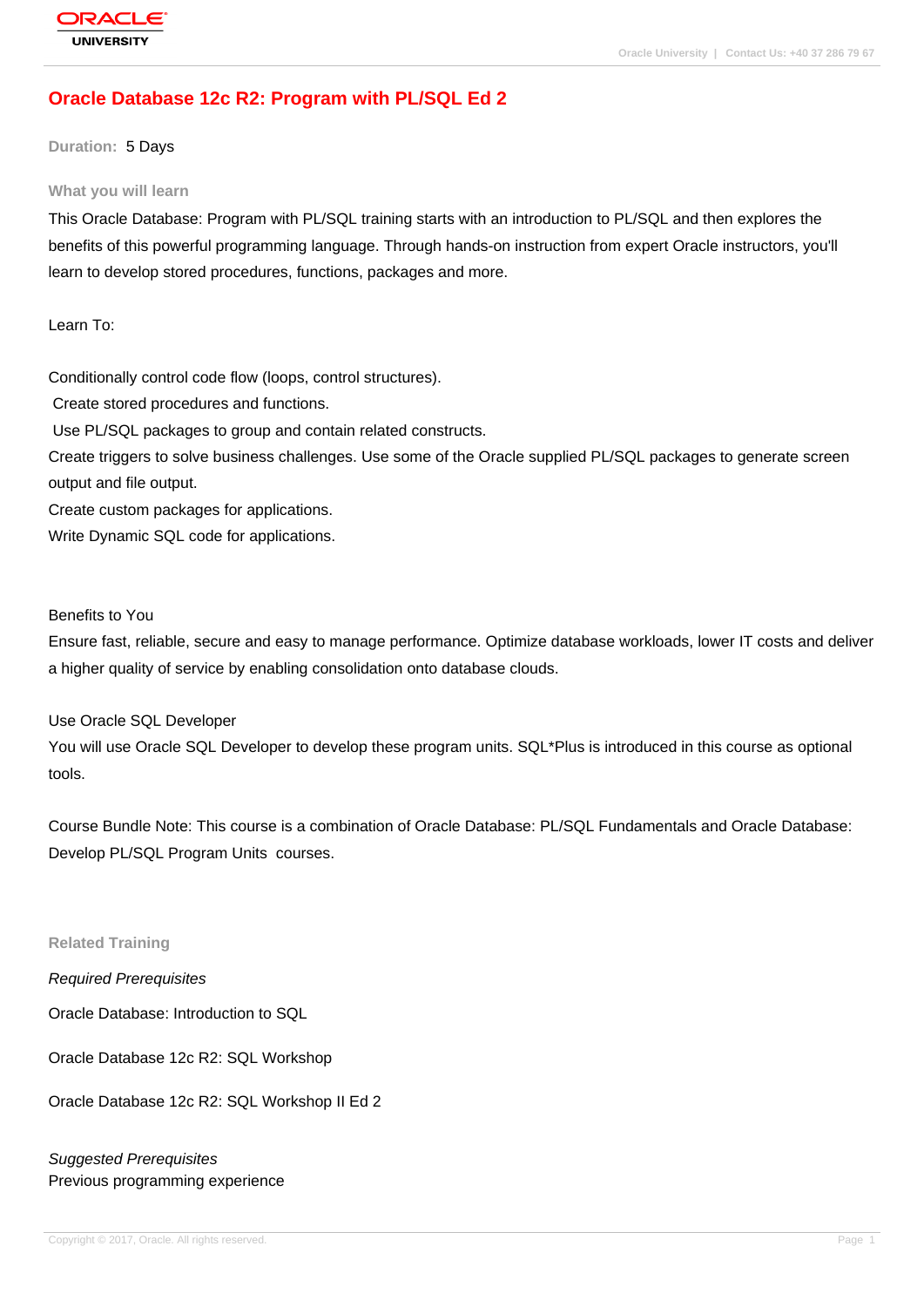**Course Objectives**

Use conditional compilation to customize the functionality in a PL/SQL application without removing any source code

Design PL/SQL packages to group related constructs

Create overloaded package subprograms for more flexibility

Design PL/SQL anonymous blocks that execute efficiently

Use the Oracle supplied PL/SQL packages to generate screen output

file output and mail output

Write dynamic SQL for more coding flexibility

Describe the features and syntax of PL/SQL

Create and debug stored procedures and functions

Use PL/SQL programming constructs and conditionally control code flow (loops

control structures

and explicit cursors)

Manage dependencies between PL/SQL subprograms

Handle runtime errors

Create triggers to solve business challenges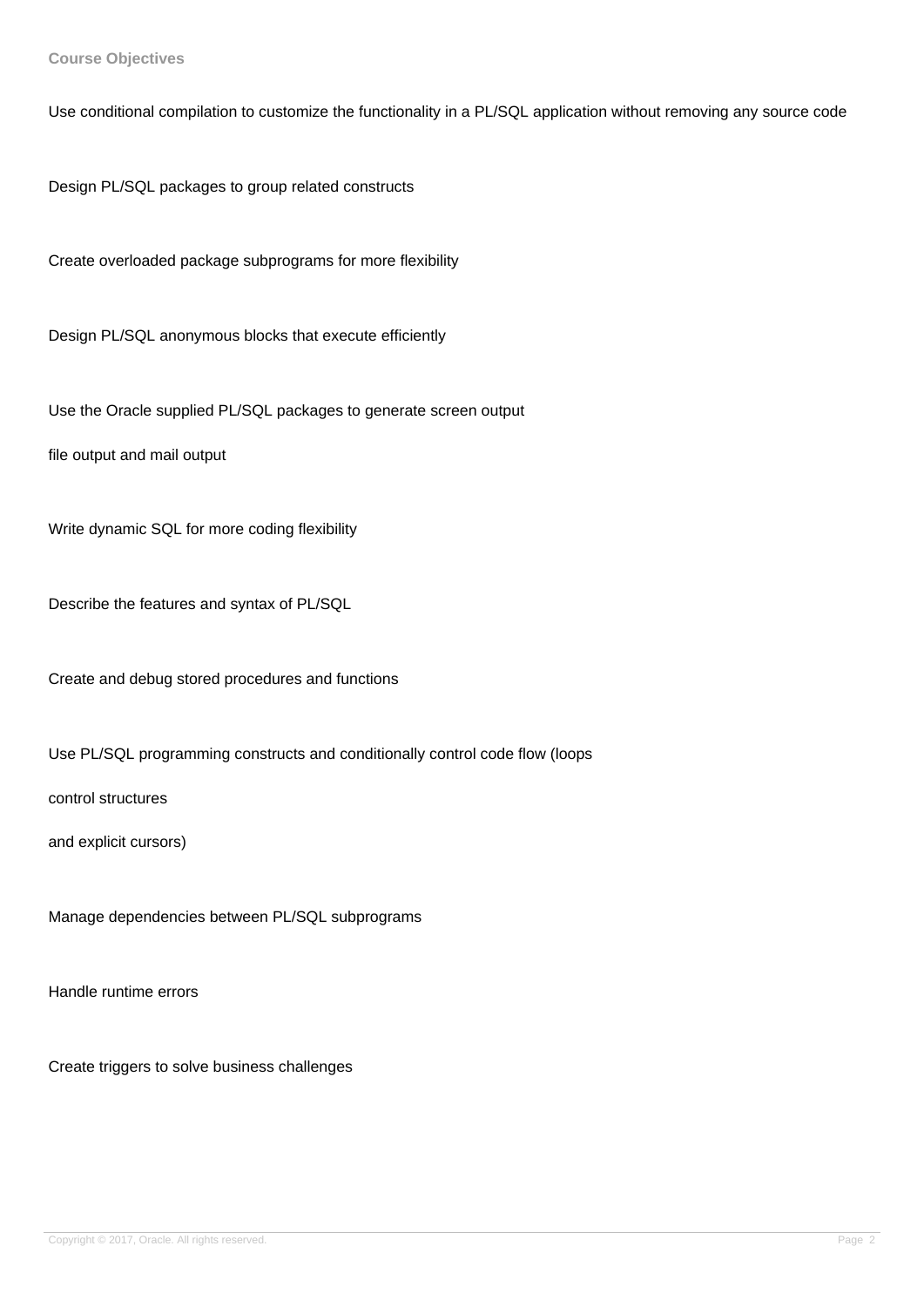#### **Course Topics**

#### **Introduction**

Course Objectives Course Agenda Describe the Human Resources (HR) Schema PL/SQL development environments available in this course Introduction to SQL Developer

## **Working with Oracle Cloud Exadata Express Cloud Service**

Introduction to Oracle Database Exadata Express Cloud Service Accessing Cloud Database using SQL Workshop Connecting to Exadata Express using Database Clients

## **Introduction to PL/SQL**

Overview of PL/SQL Identify the benefits of PL/SQL Subprograms Overview of the types of PL/SQL blocks Create a Simple Anonymous Block How to generate output from a PL/SQL Block?

## **Declare PL/SQL Variables**

List the different Types of Identifiers in a PL/SQL subprogram Usage of the Declarative Section to Define Identifiers Use variables to store data Identify Scalar Data Types The %TYPE Attribute What are Bind Variables? Sequences in PL/SQL Expressions

## **Write Anonymous PL/SQL Blocks**

Describe Basic PL/SQL Block Syntax Guidelines Learn to Comment the Code Deployment of SQL Functions in PL/SQL How to convert Data Types? Describe Nested Blocks Identify the Operators in PL/SQL

## **SQL Statements in a PL/SQL block**

Invoke SELECT Statements in PL/SQL Retrieve Data in PL/SQL SQL Cursor concept Avoid Errors by using Naming Conventions when using Retrieval and DML Statements Data Manipulation in the Server using PL/SQL Understand the SQL Cursor concept Use SQL Cursor Attributes to Obtain Feedback on DML Save and Discard Transactions

#### **Control Structures**

Conditional processing using IF Statements Conditional processing using CASE Statements Describe simple Loop Statement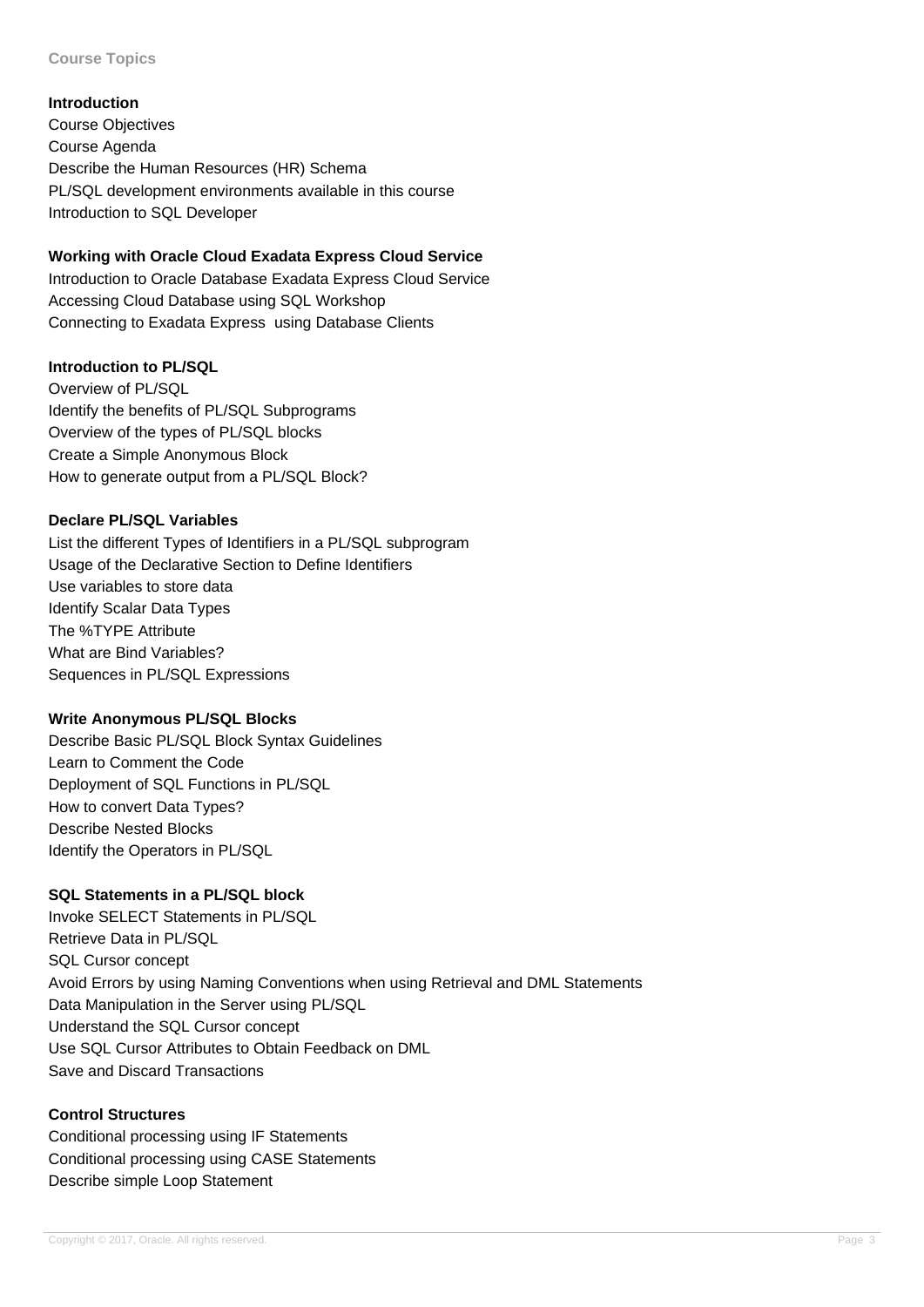Describe While Loop Statement Describe For Loop Statement Use the Continue Statement

#### **Composite Data Types**

Use PL/SQL Records The %ROWTYPE Attribute Insert and Update with PL/SQL Records INDEX BY Tables Examine INDEX BY Table Methods Use INDEX BY Table of Records

## **Explicit Cursors**

What are Explicit Cursors? Declare the Cursor Open the Cursor Fetch data from the Cursor Close the Cursor Cursor FOR loop The %NOTFOUND and %ROWCOUNT Attributes Describe the FOR UPDATE Clause and WHERE CURRENT Clause

## **Exception Handling**

Understand Exceptions Handle Exceptions with PL/SQL Trap Predefined Oracle Server Errors Trap Non-Predefined Oracle Server Errors Trap User-Defined Exceptions Propagate Exceptions RAISE\_APPLICATION\_ERROR Procedure

## **Stored Procedures**

Create a Modularized and Layered Subprogram Design Modularize Development With PL/SQL Blocks Understand the PL/SQL Execution Environment List the benefits of using PL/SQL Subprograms List the differences between Anonymous Blocks and Subprograms Create, Call, and Remove Stored Procedures Implement Procedures Parameters and Parameters Modes View Procedure Information

#### **Stored Functions**

Create, Call, and Remove a Stored Function Identify the advantages of using Stored Functions Identify the steps to create a stored function Invoke User-Defined Functions in SQL Statements Restrictions when calling Functions Control side effects when calling Functions View Functions Information

## **Debugging Subprograms**

How to debug Functions and Procedures?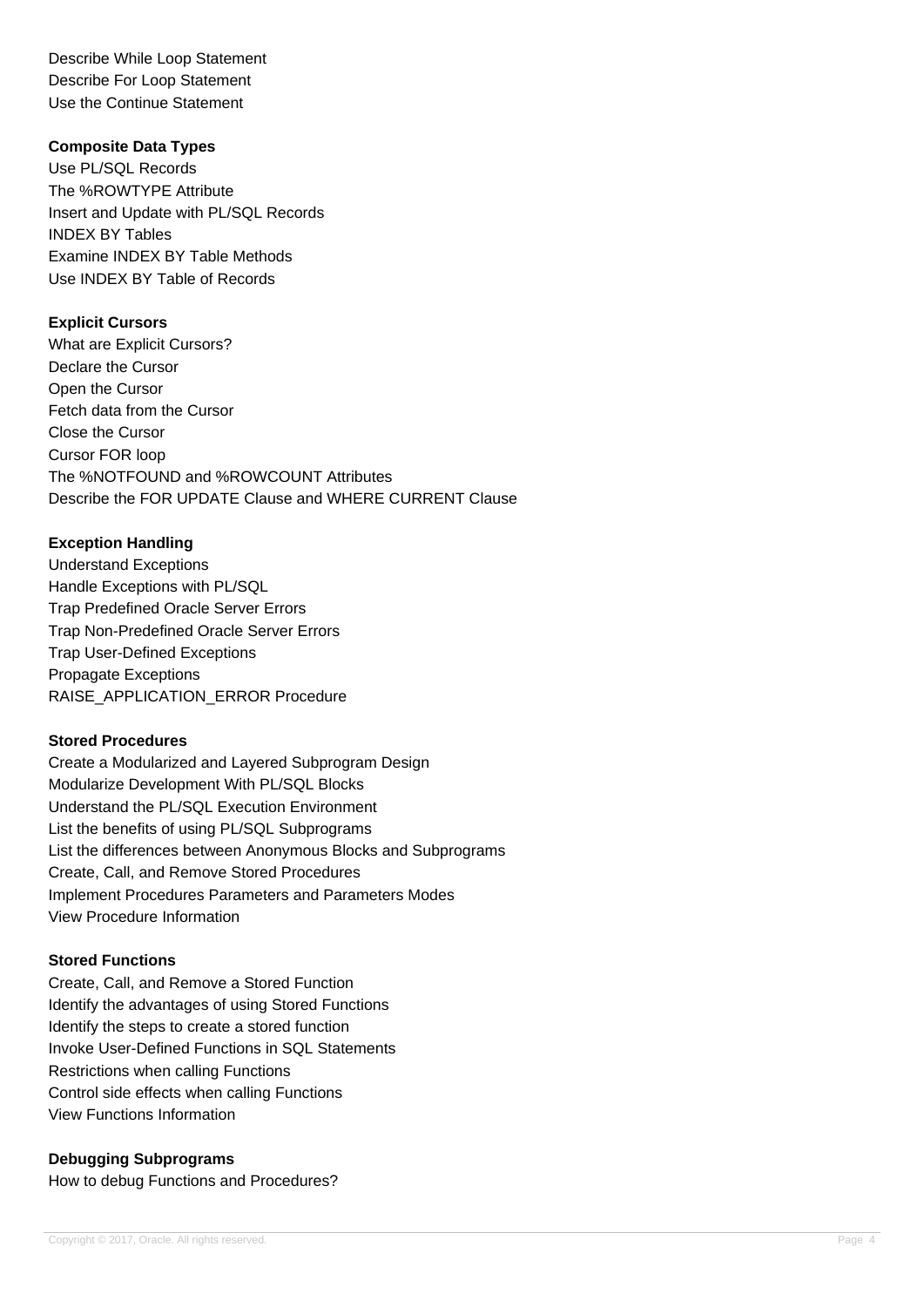## Debugging through SQL Developer

## **Packages**

Listing the advantages of Packages Describe Packages What are the components of a Package? Develop a Package How to enable visibility of a Packages Components? Create the Package Specification and Body using the SQL CREATE Statement and SQL Developer Invoke the Package Constructs View the PL/SQL Source Code using the Data Dictionary

## **Deploying Packages**

Overloading Subprograms in PL/SQL Use the STANDARD Package Use Forward Declarations to solve Illegal Procedure Reference Implement Package Functions in SQL and Restrictions Persistent State of Packages Persistent State of a Package Cursor Control side effects of PL/SQL Subprograms Invoke PL/SQL Tables of Records in Packages

## **Implement Oracle-Supplied Packages in Application Development**

What are Oracle-Supplied Packages? Examples of some of the Oracle-Supplied Packages How does the DBMS\_OUTPUT Package work? Use the UTL\_FILE Package to Interact with Operating System Files Invoke the UTL\_MAIL Package Write UTL MAIL Subprograms

## **Dynamic SQL**

The Execution Flow of SQL What is Dynamic SQL? Declare Cursor Variables Dynamically Executing a PL/SQL Block Configure Native Dynamic SQL to Compile PL/SQL Code How to invoke DBMS\_SQL Package? Implement DBMS\_SQL with a Parameterized DML Statement Dynamic SQL Functional Completeness

## **Design Considerations for PL/SQL Code**

Standardize Constants and Exceptions Understand Local Subprograms Write Autonomous Transactions Implement the NOCOPY Compiler Hint Invoke the PARALLEL\_ENABLE Hint The Cross-Session PL/SQL Function Result Cache The DETERMINISTIC Clause with Functions Usage of Bulk Binding to Improve Performance

# **Triggers**

Describe Triggers